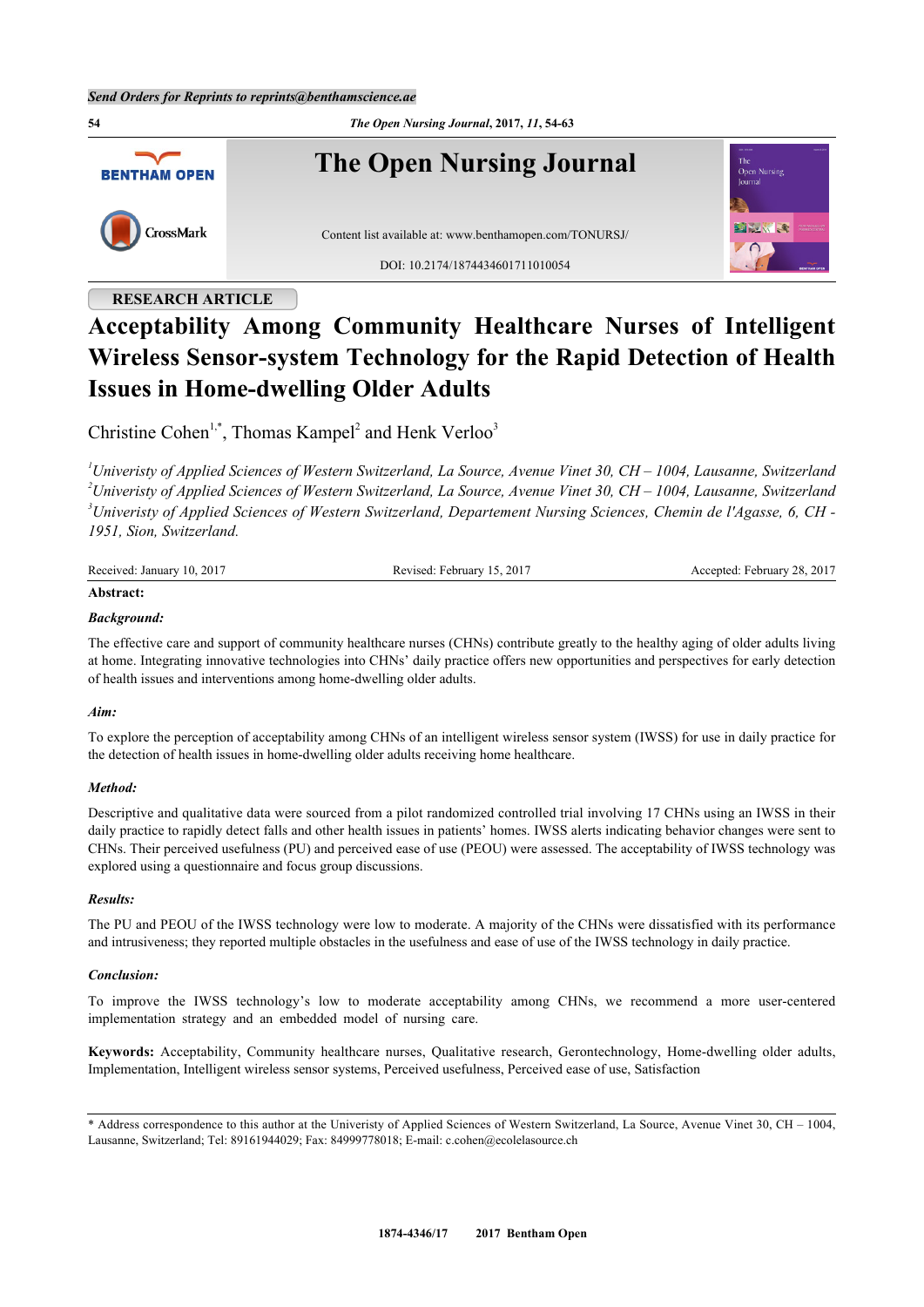# **INTRODUCTION**

By 2020, Switzerland's population will have about 1.2 million older adults [[1](#page-8-0)]. The majority of home-dwelling older adults wish to live in their own homes for as long as possible, even when they have significant healthcare needs [\[2](#page-8-1)]. Extremely rapid, innovative technological development is occurring in parallel to this substantial demographic transformation [[3](#page-8-2)]. These emerging technologies could help community healthcare nurses (CHNs) to continuously monitor the health status of home-dwelling older adults facing physical and cognitive decline and enable them to remain safely in their homes [\[4](#page-8-3), [5\]](#page-8-4). Embedded sensor devices and innovative technology can clearly help nurses detect health issues early [[6\]](#page-8-5). They could also be useful for evaluating nursing interventions among home-dwelling older adults that are aimed at preventing acute physical decline and monitoring chronic diseases, with the ultimate goal of keeping them in their homes longer [[7](#page-8-6)]. However, Rantz *et al.* (2015) indicated that no evidence existed that sensors were more effective than usual care in a nursing care coordination model [\[7](#page-8-6)]. This new type of intervention strategy could reinforce and preserve independence and quality of life, thus enabling this vulnerable group to remain at home longer, even if they have moderate neurocognitive impairment [[8\]](#page-8-7).

Thus, CHNs using the benefits of advanced technology in their daily practice could promote the preferred form of care of both older patients and public health policymakers [[9](#page-8-8)]. Different types of healthcare providers – but especially CHNs – are exploring alternative means of offering new high-performance services for maintaining older adults in deteriorating health at home and improving their quality of life [[10\]](#page-8-9). However, to better predict how acceptable and useful innovative technologies might be, it is important to understand the factors that influence their acceptance and use in daily practice, especially among the CHNs using them directly. Several studies have demonstrated the influence of perceived usefulness (PU), perceived ease of use (PEOU) and other relevant determinants of the acceptance and use of innovative technologies [[11,](#page-8-10) [12\]](#page-8-11). Previous acceptance research has been criticized for being too reliant on effectiveness and the proof of concept approach, overlooking such essential determinants as the device's usefulness, ease of use and ease to implement[[13](#page-8-12) - [15\]](#page-8-13). Furthermore, most acceptance research has focused on communication and assistive technology for older adults in the home, neglecting other types of technology [[16\]](#page-9-0). These concerns indicate that more research is needed to develop a better understanding of the acceptance of various types of technology useful in daily practice, not only acceptance by home-dwelling older adults but also by the CHNs caring for them. This article describes how CHNs evaluated the acceptability of an innovative intelligent wireless sensor-system (IWSS) for rapidly detecting health issues among home-dwelling older adults in daily practice.

# **THEORETICAL FRAMEWORK**

The present study used the Technology Acceptance Model (TAM) developed by Davis in 1989 as a theoretical framework for investigating CHNs' acceptance of the IWSS in daily practice [[17\]](#page-9-1). The TAM suggests that it is possible to show how the characteristics of technological devices influence their usage and users attitudes, by identifying the particular beliefs that come into play when they are used. Two theoretical constructs – perceived usefulness (PU) and perceived ease of use (PEOU) – are fundamental determinants of a new system's use. PU is defined as "the degree to which a person believes that using a particular system would enhance his or her job performance", [\[17](#page-9-1)] and PEOU refers to "the degree to which a person believes that using a particular system would be free of effort" [[17\]](#page-9-1).

#### **Study Aims**

This study involved a secondary analysis of the qualitative data collected during of a pilot RCT. We aimed to explore the perceived acceptability (PU and PEOU) of an IWSS in the daily practice of referent CHNs caring for homedwelling older adult patients. This innovative technology is designed to rapidly detect health issues such as falls, acute infections, delirium or immobilization, with the aim of preventing or avoiding hospitalization or emergency department visits.

# **METHODS AND MATERIALS**

# **Study Design**

This study reports on a secondary analysis of data collected during a previously conducted pilot RCT among homedwelling older adults. Data came from individual interviews exploring the components of the IWSS's acceptability after three-month, pilot RCTs conducted between August 1, 2014, and March 31, 2015. The trials involved using an IWSS intervention, as part of a tele-health protocol in the daily practice of CHNs, to rapidly detect health issues among older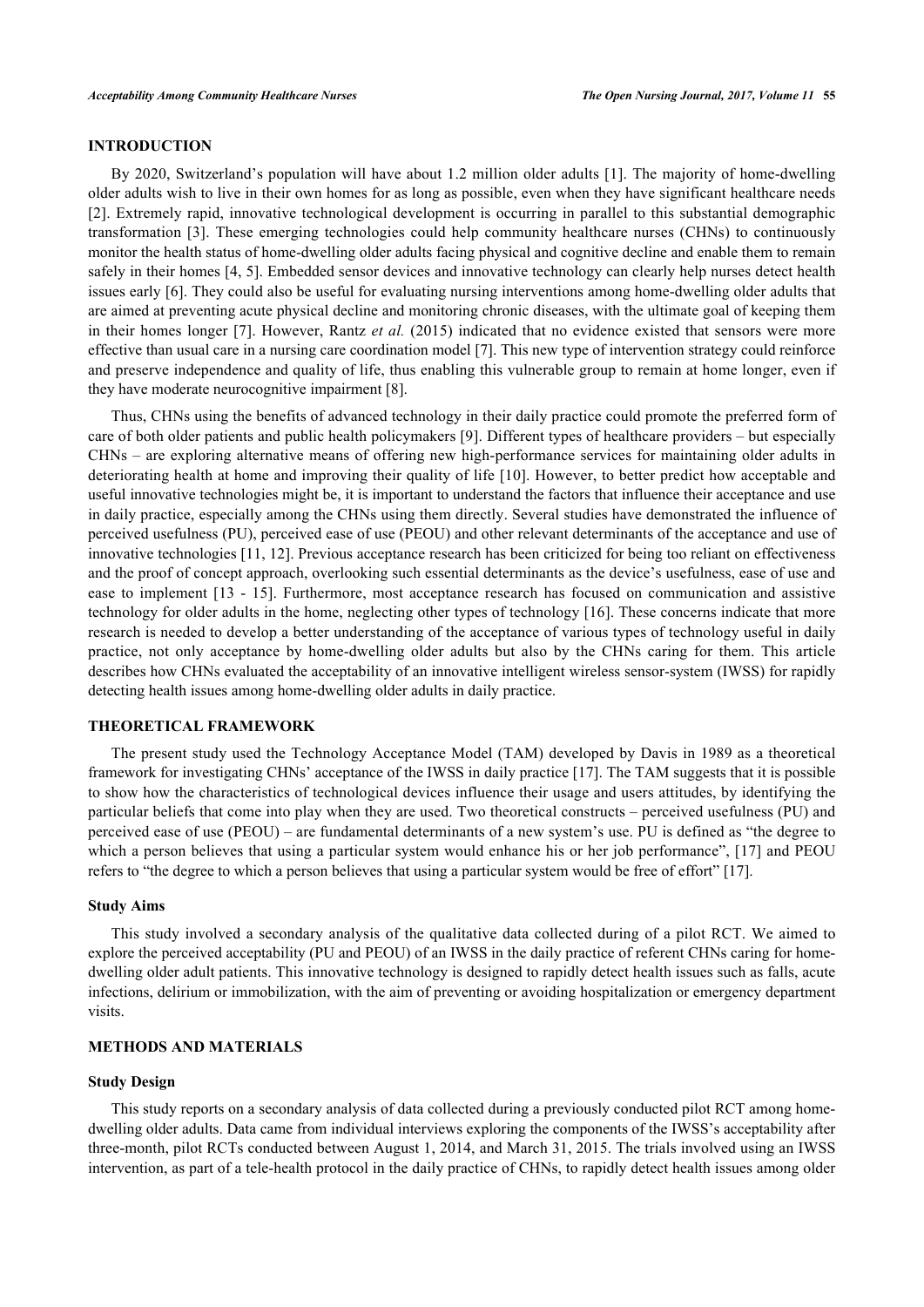adults receiving home healthcare.

#### **Setting and Participants**

The original RCT pilot study was conducted in a home healthcare service district in the French-speaking part of Canton Valais, Switzerland. The home healthcare center offers different services, such as nursing care (follow-up treatments, ADL support, and health assessment), daily meals, domestic cleaning, and social and administrative support. All the referent CHNs of older patients with an IWSS installed in their homes for the intervention participated in the study. The study was approved by the Canton's human research ethics committee in June 2014 (CCVEM 020/14).

#### **Sample and Recruitment of Participants During the Pilot RCT**

The principal investigator (PI-HV) and the study nurse (SN-CC) attempted to recruit 99 home-dwelling older adult participants, of whom 68 gave their written informed consent. These were assigned to either the experimental group (EG;  $n = 34$ ) or the control group (CG;  $n = 34$ ) using opaque sealed envelopes. A total of 57 participants completed the study: 29 in the EG and 28 in the CG. The PI, SN, and district home healthcare service were aware of the group allocations because the technological interventions needed to be prepared and adapted to the participants in the EG. EG participants received the IWSS intervention in addition to "usual care" interventions planned by the district home healthcare center. Participants in the CG received only the identical "usual care."

After a presentation in collaboration with community healthcare supervisors, all eligible CHNs were invited to participate in the study. Eligibility criteria were: i) to have been a referent front-line CHN for at least three months; ii) to be at least a half-time (50%) employee during the study period.

#### **Intelligent Wireless Sensor System Intervention**

Prior to the intervention, the IWSS study protocol and the management of alerts were explained to the referent CHNs. They participated in a two-hour training session on how to use the IWSS software. Thirty-four home-dwelling older adults in the Experimental Group [EG] had their IWSS installed within 72 hours of their allocation [[18\]](#page-9-2). Prior to a three-month RCT with the IWSS, a two-week assessment period evaluated the participating older adult's patterns of behavior. Individual alert thresholds for use during the RCT were chosen through discussions between the older adult (if possible), the home healthcare center, CHNs and informal caregivers.

The IWSS intervention continuously recorded home-dwelling older adults' movements and changes in activity in strategic places in their living space: living room, bedroom, toilet, time spent in bed, and the number of times the refrigerator was opened. Using mobile technologies, the data collected in homes were sent to the IWSS data management center for analysis [[19\]](#page-9-3). A data algorithm analyzed and detected changes in behavior patterns (>20% deviation) based on the participating home-dwelling older adults' behavior patterns over the two previous weeks. Once a day, the system sent an alert to the referent CHN depending on the nature of participants' changing behavior patterns, such as falls, acute infection suggested by more frequent visits to the toilet, or shorter stays in bed (See Supplementary File 1 for detailed information). The CHNs received alerts by SMS, email, or smartphone applications in a cascade. First of all, the IWSS sent an initial alert to the CHN by SMS, followed by an alert by email, and then a smartphone reminder. The CHN could then access the IWSS smart application dashboard to discover the nature of the change in movements or activity patterns.

#### **Study Outcomes**

The study's main outcomes were measured using: i) the PU and PEOU of the IWSS among CHNs, using selfadministered questionnaires and focus group discussions; ii) the number of alerts transmitted during the study period; and iii) an assessment of the pertinence of the IWSS alerts for CHNs in their daily practice.

#### **Assessment of Acceptability Among CHNs**

Data about acceptability were collected throughout the study. These came from personal notes written by the principal investigator and study nurse, and the answers from the questionnaires distributed to the referent CHNs after their experience of using the IWSS in daily practice with their patients. In the absence of a validated questionnaire on the acceptability of the IWSS, a questionnaire was developed based on the scientific publications by Davis [\[17\]](#page-9-1), Venkatesh *et al.* [[20](#page-9-4)], and Peek *et al.* [[21](#page-9-5)]. It assessed the usefulness, ease of use, and perceptions of the use of the IWSS technology, using a 5-point Likert scale scoring from 0 "unacceptable/completely unsatisfactory" to 4 "extremely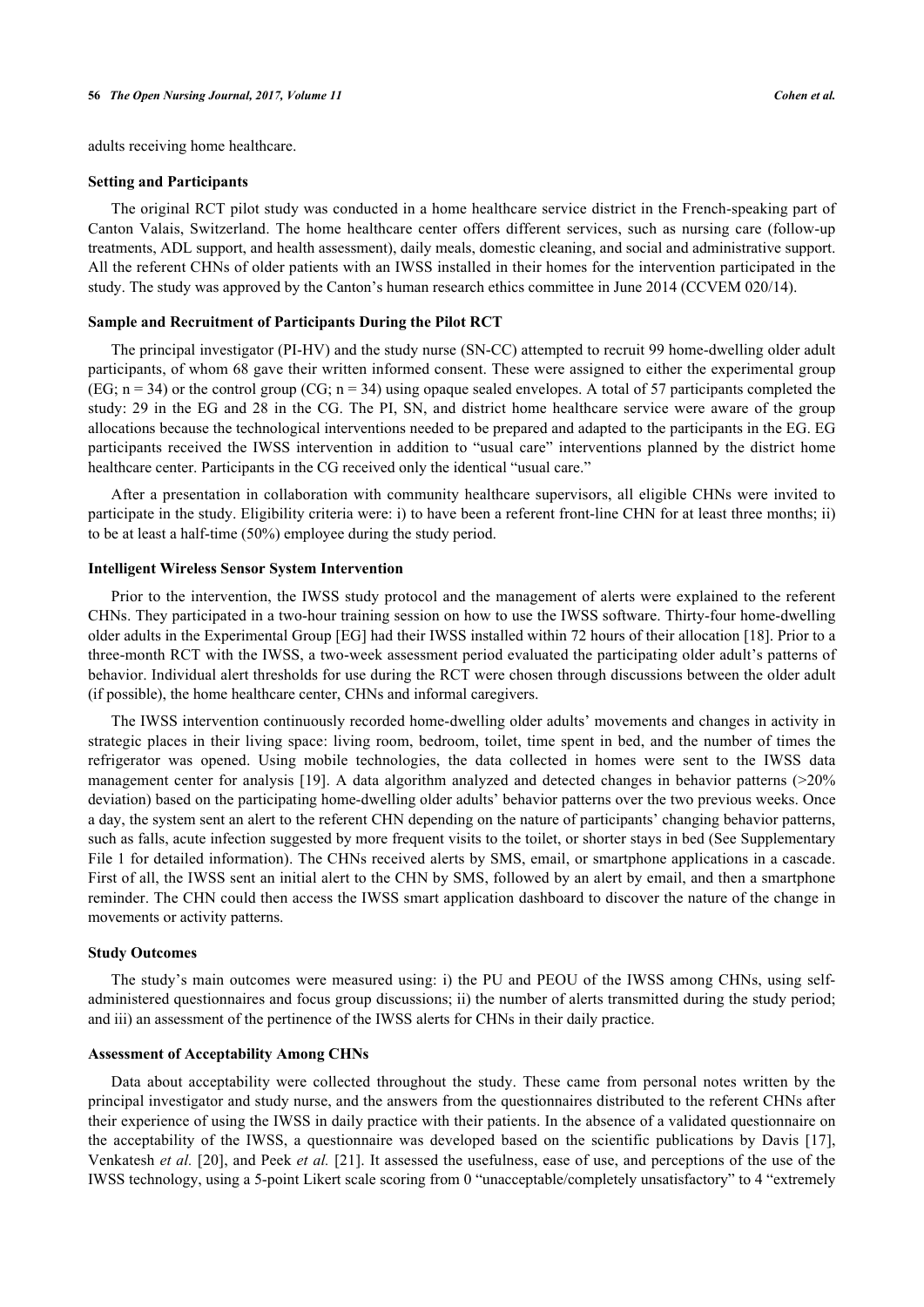acceptable/very satisfactory". Two open-ended questions, based on the critical incident technique developed by Flanagan [[22](#page-9-6), [23\]](#page-9-7), allowed the CHNs to express their opinions and describe their positive and negative experiences of the IWSS. The alerts generated by the IWSS, together with their relevance in relation to deteriorating clinical situations, were transmitted to the IWSS data management center [\[19\]](#page-9-3). Finally, the referent CHNs who participated in the study with their patients were invited to participate in two focus group in order to make suggestions about the use, usefulness, and implementation strategy for IWSSs in daily practice.

#### **Data Analysis**

The acceptability of using the IWSS, perceptions of the relevance or usefulness of the alerts that it generated, and its ease of use were all analyzed *via* returned questionnaires and the data collected from the transcripts of the audiorecordings of CHN focus groups. To obtain a clear idea of end-users' satisfaction with the IWSS, the five-point Likert scale questionnaire answers were dichotomized: scores of 3 or 4 were recoded as "satisfied"; scores of 0 to 2 were recoded as "dissatisfied". Satisfaction rates and the alerts generated by the IWSS were analyzed and descriptive statistics were performed using version 22 of the IBM-Statistical Package for Social Sciences (IBM-SPSS®) [[24](#page-9-8)]. A statistical significance level was established at  $p = 0.05$ , and all tests were two-tailed.

Qualitative data were summarized using content analysis [\[25\]](#page-9-9). The information collected during the focus groups and open-ended questions was processed as follows: 1) for the group interviews, summaries were audio-recorded in a digital format; 2) the interviewer analyzed content from the focus group and the open-ended questions using NVivo 11 for Windows ® [[26\]](#page-9-10) to identify positive, negative, or neutral events; 3) critical incidents were identified, classified, and organized by event type. The hierarchical categorization procedure followed the Flanagan method [\[22](#page-9-6), [23](#page-9-7)]. During this classification into event types, the taxonomy of specific attitudes and the creation of new categories developed continuously, as Flanagan proposed, so that every incident was classified according to the specificities of the processes and participants involved [[23\]](#page-9-7).

#### **RESULTS**

#### **Sociodemographic and Professional Characteristics**

A total of 17 referent, front-line CHNs agreed to participate and completed the study. The sample was composed of two male and 15 female registered community healthcare nurses, with an average age of 26.4 years old, and who had been practicing home healthcare for 5.1 years on average. To ensure that the ethical committee's criteria that no participants should be recognizable in the study findings, no further sociodemographic or professional characteristics are presented.

#### **Acceptability of the IWSS Interventions**

Table **[1](#page-3-0)** presents a summary of the CHNs perceived rates of satisfaction taken from the acceptability questionnaire. In general, acceptability rates among CHNs were moderate to low. Perceived ease of use for the IWSS received the lowest rate of satisfaction, whereas the understandability of the IWSS software scored highest.

#### <span id="page-3-0"></span>**Table 1. Acceptability of IWSS technology among Community Healthcare Nurses (n = 17).**

| <b>Items</b>                                                                                                                   | % of positive responses from<br>$CHNs (n = 17)$ |
|--------------------------------------------------------------------------------------------------------------------------------|-------------------------------------------------|
| <b>Satisfaction with the use of the IWSS</b>                                                                                   |                                                 |
| - Compared to presentation of the IWSS that was made to you, were you satisfied with the use of the technology? $(6\%$ (n = 1) |                                                 |
| - How would you evaluate the usefulness of the IWSS? Did it help you?                                                          | $6\%$ (n = 1)                                   |
| - In your opinion, did the IWSS become an indispensable part of your daily activity?                                           | $(n = 0)^*$                                     |
| <b>Installation of the IWSS</b>                                                                                                |                                                 |
| - Was the length of the assessment period prior to the installation of IWSS acceptable?                                        | $50\% (n = 8)$                                  |
| - Concerning the previous interview, was the content of the previous interview acceptable?                                     | $31\% (n = 5)$                                  |
| - Was that the duration of sensor placement acceptable?                                                                        | $50\% (n = 8)$                                  |
| - Was setting the alert indicators easy to do?                                                                                 | $59\% (n = 10)$                                 |
| Adherence                                                                                                                      |                                                 |
| - Did you have difficulty understanding how to use the IWSS's software?                                                        | $59\% (n = 10)$                                 |
| - Could you integrate data from the IWSS into your patients' care management?                                                  | $6\%$ (n = 1)                                   |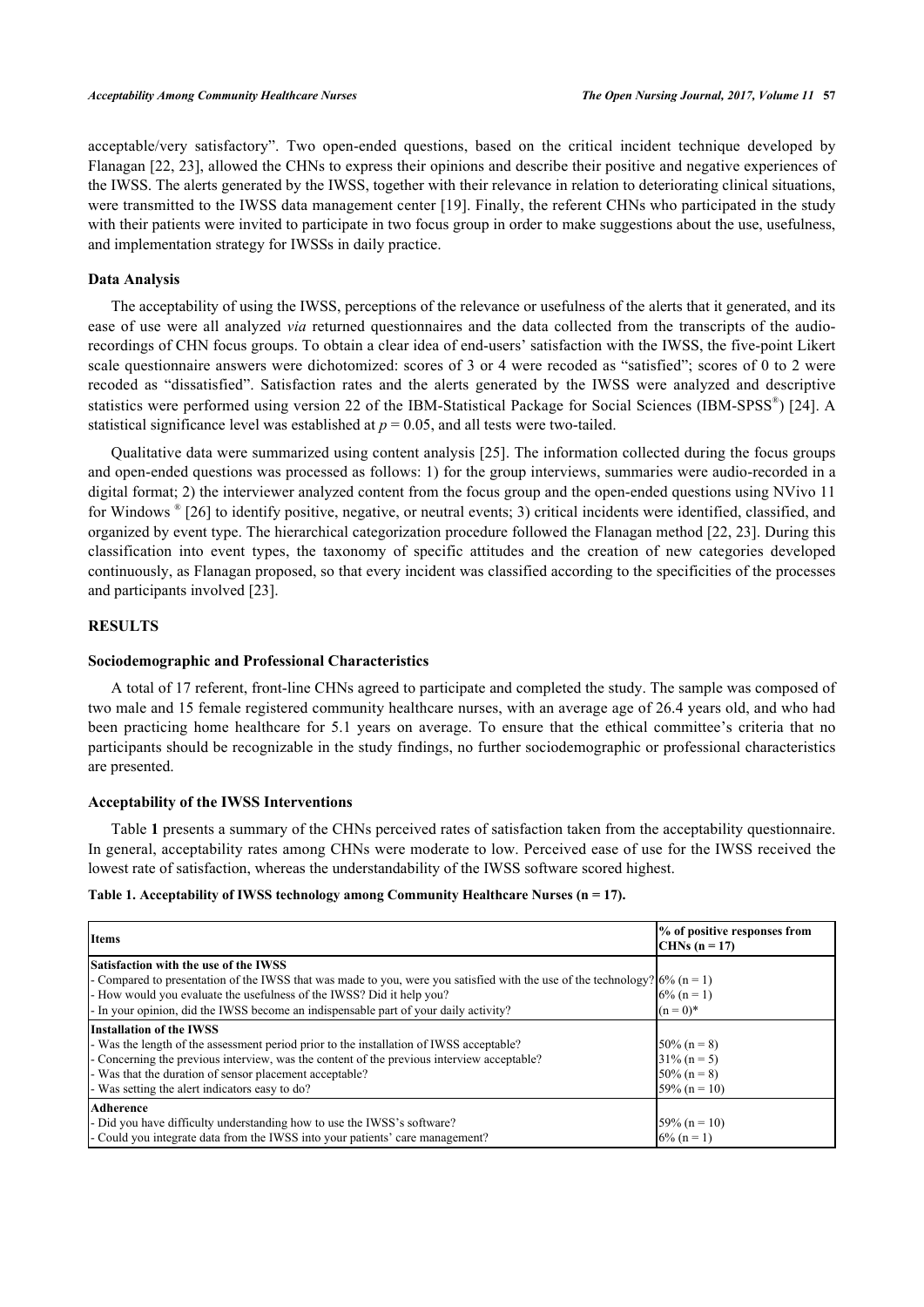*(Table 1) contd.* 

| <b>Items</b>                                                                                                   | % of positive responses from<br>CHNs $(n = 17)$ |
|----------------------------------------------------------------------------------------------------------------|-------------------------------------------------|
| Credibility – Ease of use – Safety                                                                             |                                                 |
| - Was the IWSS interface easy to use?                                                                          | $29\% (n = 5)$                                  |
| - Was the IWSS a reliable and appropriate one with which to ensure the safety of home-dwelling older patients? | $18\%$ (n = 3)                                  |
| - Were the alert messages useful for adapting your patients' care?                                             | $0\%$ (n = 0)*                                  |
| - Was the IWSS better than you expected?                                                                       | $0\%$ (n = 0)*                                  |
| - Was the IWSS easy to integrate with other technologies used in your daily practice?                          | $6\%$ (n = 1)                                   |
| - The IWSS did not overload daily planned care and nursing activities?                                         | $6\%$ (n = 1)                                   |
| - Did the IWSS provide you with useful information that is otherwise inaccessible?                             | $6\%$ (n = 1)                                   |
| [Information collected by the IWSS available for CHN (638 alerts generated)                                    |                                                 |
| - Alerts judged to have been useful ( $n = 608$ validated)                                                     | $23\%$ (n = 137)                                |
| - Alerts which needed further investigation                                                                    | $16\%$ (n = 94)                                 |
| - Alerts judged to have been irrelevant                                                                        | $56\%$ (n = 337)                                |
| - Alerts judged to have been technical errors                                                                  | $7\%$ (n = 40)                                  |

**Note\***None of the participating CHNs considered the IWSS provided useful, credible information.

#### **Usefulness of the IWSS Technology**

The usefulness of the IWSS was rated using the number of alerts generated that were judged to have been pertinent. The IWSS technology generated and sent 638 alerts to the referent CHNs, of which they validated 608. Of these 40 (7%) were technical errors, 337 (55.4%) were judged to have been irrelevant for clinical evaluation, 94 (15.5%) required further investigation (an extra telephone call or home visit), and 137 (22.5%) were directly useful for the CHNs' clinical practice. The IWSS alerts were able to inform CHNs, for example, of the time patients spent in bed or up, or the frequency of visits to the toilet, useful for detecting insomnia, falls, or a urinary tract infection. During the focus groups, CHNs estimated that the IWSS had "*not brought real gains to patient care among patients with a stable health condition*". Fundamentally, the CHNs considered that IWSS technology was irrelevant for daily clinical preventive care for stable older patients. As already indicated, an IWSS alert was given when changes in home-dwelling older patients' patterns of behavior increased or decreased by more than 20%. Those 20% changes were based on participants' stable habits and behavior, however, some significant changes in behavior had nothing to do with health issues, such as falling asleep in the living room at night or going out with a friend. These were potential confounders for the clinical and practical monitoring of patients at risk. Furthermore, in daily practice, the elevated amount of nonrelevant data generated by the IWSS made alerts difficult to interpret or integrate and reinforced the perception of clinical irrelevance. One CHN spoke of how *"we received many false alarms about changes in mobility patterns, … even though she went out to walk her dog every day, even though she'd gone out to visit her GP, we really checked up on her every time and the alerts were irrelevant"*.

Based on their professional experiences and bearing in mind the dramatic consequences of undetected falls at home, CHNs considered fall detection to be the most important issue in home healthcare monitoring. Unfortunately, the complexity of use of the IWSS added no value as a safer way to monitor and detect falls. Some information generated by the IWSS was not always appropriately health-related, and data on the number of refrigerator openings does not guarantee regular nutrition or imply behavior changes provoked by an unexpected visit from a formal or informal care provider. One experienced CHN reported that, *"One practical difficulty was adapting alert settings […]. So, there are moments when we said, 'We didn't set our alert indicators correctly, I think we should widen them.' And the impact of changing alerts was actually difficult to measure. We had a lot of difficulties evaluating that. If I set the indicators to there, what impact will that have in terms of detection?"*

A major problem with motion detection was the presence of visitors, as it generated inappropriate interpretations of older patients' risky behaviors. This caused supplementary telephone calls or home visits and raised tension between the referent CHNs and the older patients and their informal caregivers. Participating CHNs felt that the IWSS was intrusive and that older adults might feel that they were being permanently watched. One CHN described the following example: *"It's true that I called a lady one time because we got an alert: she'd been going out less over the last three days; there'd been fewer signs of mobility from her front door and I called her up to be on the safe side. I asked her: 'How are you? You've been going out less these days?' And she said to me, 'Yes, I've been out less. What's worrying you?' It was like, 'What's it got to do with you?"*

"*For me, the only type of case where the IWSS would be useful, would be with an Alzheimer patient who doesn't know that he has to push his button anymore; with a person who doesn't know how to ask for help*."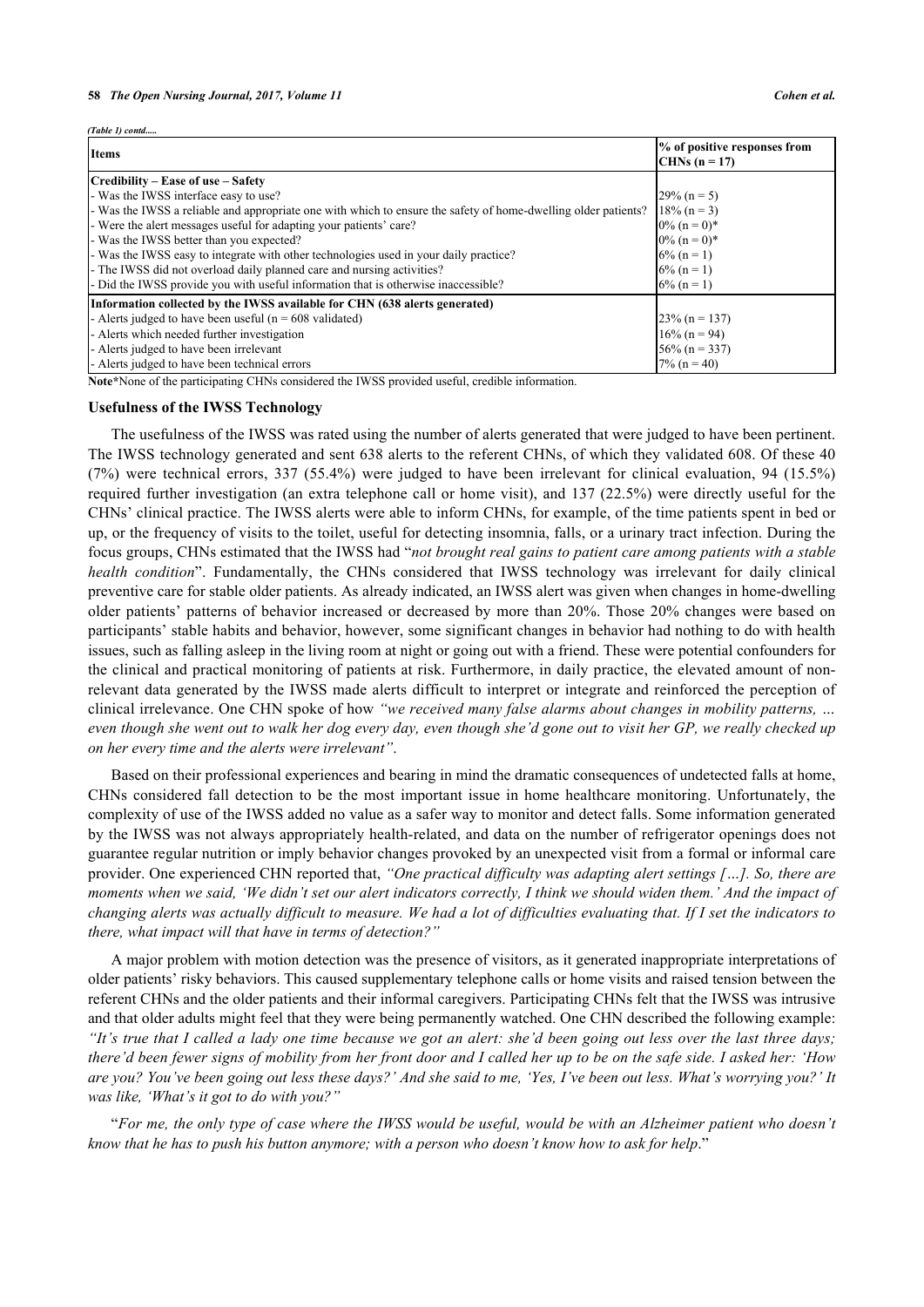Some alerts were not precise enough to permit a clinical interpretation, so CHNs were forced to call the data center or the older adult in order to clarify and understand the data generated by the IWSS. This resulted in repeated contact with the older adults and their relatives, sometimes inducing unnecessary worry about health and behavior; it also gave CHNs extra work. Indeed, only one CHN considered the data generated by the IWSS to be useful for clinical practice (*e.g.*, for adjusting nursing care plans) without having an impact on workload. CHNs considered the IWSS technology more useful for cognitively impaired older adults living at home. The following reflection demonstrated this.

Graphs of the patients' day-time and night-time activities described their behavior patterns well and the CHNs considered these very useful. However, they viewed the toilet and refrigerator sensors, and the abundance of alerts which they sent out, to be irrelevant, merely disturbing and increasing their workload. Furthermore, that data increased doubts about the patient's safety and health status and sometimes generated unnecessary nursing interventions.

#### **Perceived Ease of Use**

# *Information and Training*

The majority of the CHNs claimed not to be familiar with the IWSS technology. All of them perceived a lack of information and training about the IWSS intervention protocol, which had an impact on the system's PEOU. The CHNs reported a need for training in the use of this technology, to prepare for its use in daily clinical practice. Despite the explanations and support offered by the Datacenter, CHNs were not clear about how to use this IWSS technology, including how to set the alert indicators and use the system's data. They mentioned a lack of support for the use of the system in complex clinical situations. The following transcript illustrates this:

"*First, we were coached on how to get going. Some people came to explain things: it's true, the alerts or rather the whole system isn't easy to understand if you're not using it all the time. Then suddenly you're left alone, you're a grown-up and you can verify things, but when you realize—once, twice, three times—that the alert is irrelevant and you can't get an answer, you give up*."

#### *The Interface and the IWSS Proof of Concept*

CHNs found that ease of use was negatively influenced by an imprecise software interface, especially for setting alert indicators. This resulted in under- or over-evaluations of older patients' risks of a deteriorating health status, causing either irrelevant alerts or an absence of alerts in true situations of significantly deteriorating health status. The IWSS technology failed to detect two falls, probably because of a lack of suitably positioned sensors in very old houses with multiples small rooms. This led to questions about the adaptability of the IWSS system's proof of concept in different housing. Finally, the CHNs did mention that the ability to receive IWSS alert messages on mobile phones or tablets was beneficial. However, poor mobile telephone connections in mountainous rural areas were a major barrier to both the system's ease of use and usefulness, and to responding to emergencies if necessary.

# *Managing IWSS Alerts*

Beside the effectiveness of the IWSS technology, home healthcare district supervisors were also interested in the possibility of healthcare insurance companies reimbursing such interventions; they considered this critical to integrating the technology into CHNs' daily practice. In Switzerland, without recognition and reimbursement from the healthcare insurance system, the integration and use of IWSS alerts will not become available as a community healthcare nursing service. The telephone calls to older patients or their informal caregivers, in order to investigate alerts, consumed the CHNs' time without any health insurance reimbursement. Furthermore, informal caregivers failed to manage some emergency alerts well due to their lack of knowledge and information on how to work the IWSS technology. This resulted in inappropriate responses to emergency alerts and provoked stress and tension between CHNs and some of the informal caregivers. The complexity of managing emergency alerts increased workloads, especially with older patients with neurocognitive impairment, who were mostly unable to remember or to explain the reason for their behavioral change. The following transcript illustrates this problem: *"So we could see that an emergency alert had been sent out, but we couldn't know all the steps that had gone on behind this, whether family members had been asked to help or not."*

# **DISCUSSION**

The present study focused on the acceptability of innovative technology with which CHNs could monitor behavior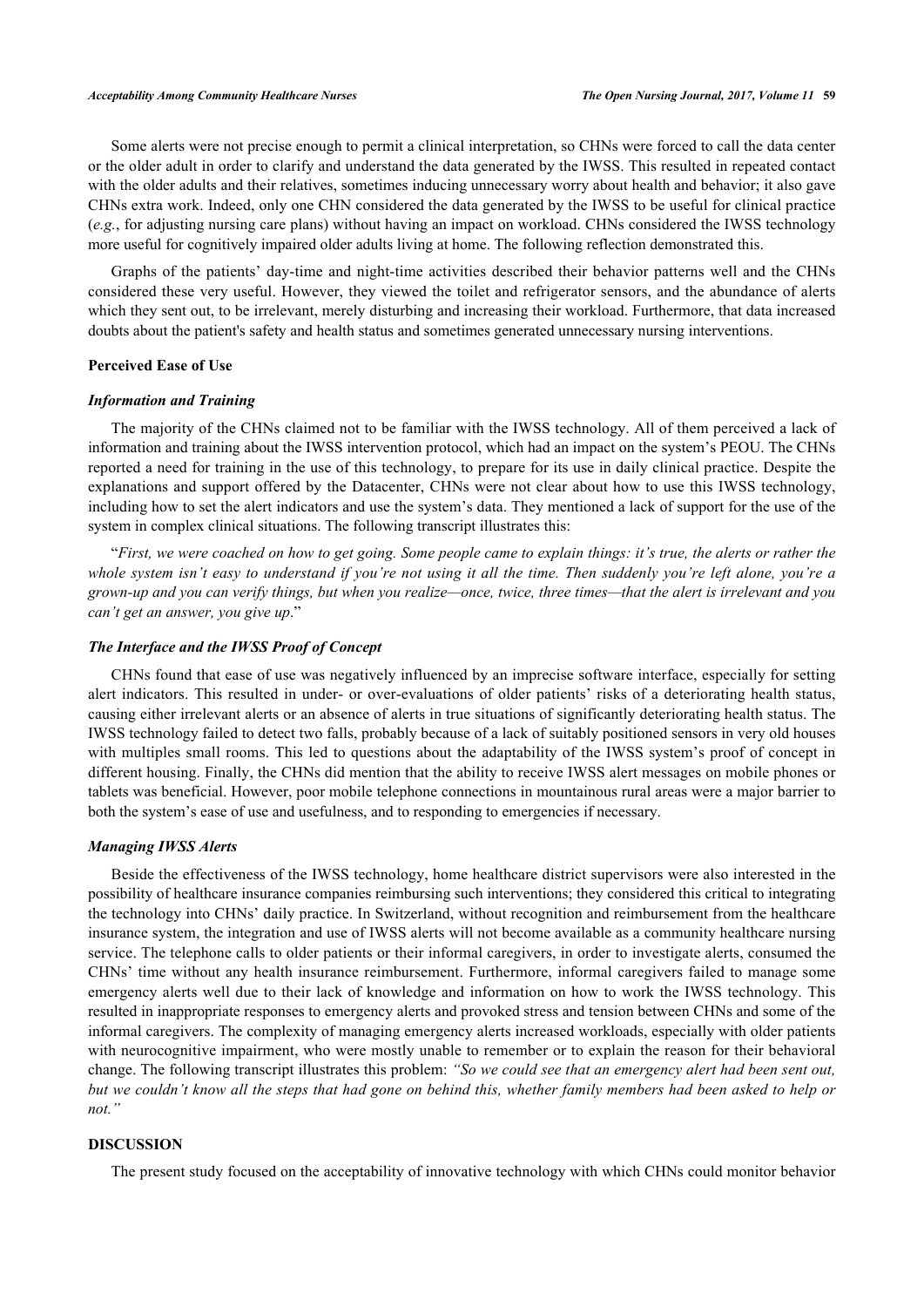changes of home-dwelling older patients, together with its perceived usefulness and perceived ease of use.

The present findings highlight that simply inventing a technology will not lead to its effective use; it will need a well-organized implementation and information strategy, and this confirms the recent study findings among healthcare providers by Peek *et al.* [\[27\]](#page-9-11). To address this study's situation, and surely many others in the future, technology providers should tailor technologies to the specific needs of the community-dwelling older adults and their informal and formal caregivers. They will also need to adopt well-developed implementation strategies that fit in with the daily working practices of nurses in order to support this type of service delivery on a large scale. Nevertheless, interest in introducing innovative technologies for older adults in home healthcare situations is driven by multiple converging trends: the rapid pace of technological development; the unprecedented growth of aging populations worldwide who wish to remain at home as long as possible; the increase in the number and survival of people with disability; the growing and potentially unsustainable costs to government agencies of caring for so many older adults; and business and industry desires for profits [\[28\]](#page-9-12). These trends are contributing to the conviction that highly efficient technologies can play an important role in enhancing autonomy and quality of life for home-dwelling older adults, potentially reducing the individual and societal costs of caring for them. This corroborates the statements of Rialle that innovative technologies have a real potential to remain longer declining home dwelling older adults at their place [\[29\]](#page-9-13). Additionally, recent studies have documented the effectiveness of innovative e-health and Nanotechnology, Biotechnology, Information technology and Cognitive science in the management of chronic diseases like heart failure or type II diabetes in older patients [\[30,](#page-9-14) [31](#page-9-15)]. There is significant potential for combining IWSS and e-health technologies to support patients with chronic diseases in both community and primary care settings, but the potential downsides of adopting new technologies should not be forgotten, and nor should patient-identified needs and concerns.

Our findings highlighted that dealing with alert indicators was problematic for nurses, due to a lack of information about proof of concept and using the IWSS software. This corroborated recent research findings about using information and communication technologies to take care of older adults with dementia, which suggested that healthcare providers should be directly involved in the conceptualization of innovative technology as well as developing its usefulness and ease of use [\[32](#page-9-16)]. This is also an issue of professional accountability for the quality of care and patient safety. PU and PEOU seem to be pertinent variables with which to assess the implementation status and acceptability of innovative technologies among CHNs, confirming the findings of Holden and Ben-Tzion [\[33](#page-9-17)].

#### **Implications for CHNs' Clinical Practice**

Although CHNs reported that some irrelevant data generated by the IWSS increased the number of unnecessary nursing interventions for home-dwelling older patients, the majority declared that the technology was very useful for detecting falls and rapidly generating pertinent interventions to deal with them, especially for patients who were socially isolated or cognitively impaired. However, the same technology was deemed inadequate for safely reducing the number of visits by CHNs to older adults. CHNs did not want health insurance companies to be able to impose IWSS technology for remotely monitoring the risks of deteriorating acute health conditions among frail older adults; they felt this might result in fewer home visits to those with poor support networks, a lack of human contact, social isolation, and loneliness.

#### **Implications for Research and Practice**

As noted throughout the present study, CHNs are in a position to lead the introduction of innovative technologies into their daily practice and clinical decision-making. However, implementation is a challenge. Another challenge for researchers is the frequent inability to provide sufficient proof of technologies effectiveness over usual care. Most innovative-technology implementation studies are observational or quasi-experimental because the technology is, for ethical and pragmatic reasons, delivered to older patients without randomization and comparison with a control or usual care group. Conducting research rigorously is by definition challenging, and research into innovative technologies should also respect high standards: confounding factors should be addressed to compensate for a lack of randomization.

IWSS technology is an excellent example of a decision support mechanism for CHN interventions. Thus, in its evaluation, it is important to monitor: (a) how consistently the intervention is applied to understand the amount of exposure to the advice; and (b) any other interventions occurring simultaneously that might affect outcomes. However, an IWSS intervention should be integrated into the existing decision support mechanisms aiding the daily practice of CHNs. Unfortunately, there are no one-size-fits-all interventions, and healthcare providers must never lose sight of older patients' individual needs and instances in which decision support is not applicable [[34\]](#page-9-18). Our findings showed that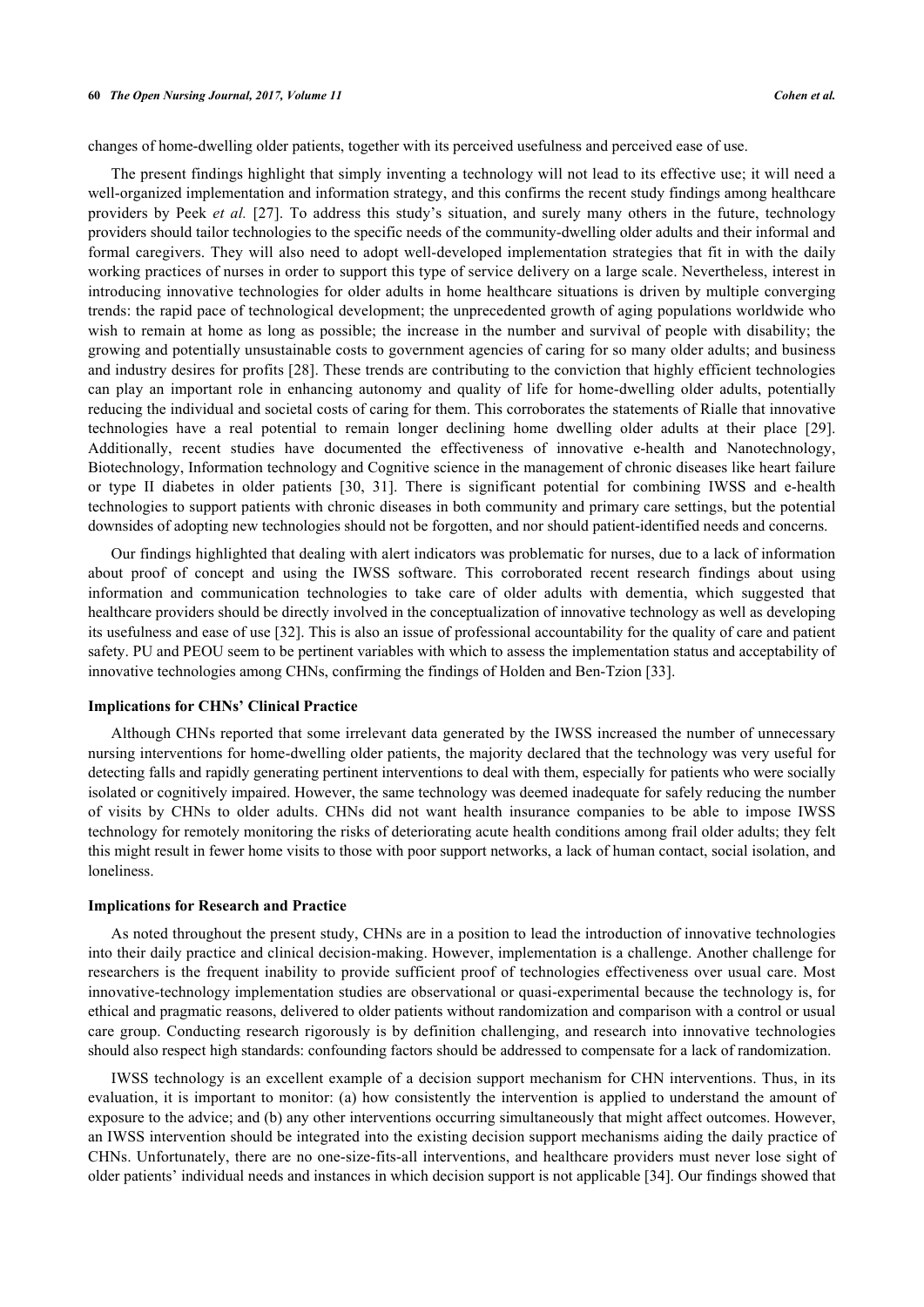CHNs estimated that the IWSS system "*did not bring real gains to patient care*" for older patients in stable health. In other words, CHNs considered that the IWSS intervention was "*not useful*" as a preventive clinical support mechanism for home-dwelling older patients—but that is its primary purpose.

The present study showed that IWSS technology was not always easy to use and had low-to-moderate acceptability during focus group discussions with the CHNs involved. Despite the importance CHNs give to the early detection of health issues among home-dwelling older adults, IWSS technology only got moderate scores for usefulness, as revealed by one CHN's statement that, *"The IWSS wasn't able to detect health issues, because there were too many system hiccups providing non-relevant information […], inducing more questions than answers."*

The IWSS intervention was meant to prevent avoidable hospitalization and allow older adults to remain in their homes, however it sometimes failed. On the one hand, CHNs reported that the IWSS generated several inappropriate preventive alerts: *"This information, when sent repeatedly, does not allow us to evaluate real clinical care needs, so we quickly stopped using it."* On the other hand emergency alerts that were transferred solely to informal caregivers failed to result in appropriate, well-organized care activities with follow-up.

Intruding on the privacy of home-dwelling older adults in order to validate alert messages was an important barrier to the ease of use of the IWSS intervention for CHNs. Moreover, some of the families included in the study refused to continue their participation in the study; they feared losing family privacy, disclosing family conflicts, or over-intrusive assessments—findings also documented by Halstall *et al.* [[32\]](#page-9-16) and Lorenzen-Hubber [[35](#page-9-19)]. The IWSS technology also demonstrated multiple unexpected technical failures, which caused CHNs to doubt its usefulness and applicability to the safety of older patients at risk of falls. In interviews about technology and healthy aging at home, CHNs who had not been involved in the IWSS trial revealed that their perceptions of innovative technologies were significant determinants of their intention to use them and probably influenced their perceptions negatively. Moreover, CHNs' positive and negative attitudes lead to corresponding higher and lower usage intentions. Technologies should be developed and implemented in close collaboration with the end-users so that their perceptions are considered throughout the process; this should add value and yield better outcomes. Although promising results about using innovative technologies to assess and monitor health issues among home-dwelling older adults have indeed been documented, direct observations and clinical assessments still seem the most appropriate methods for assessing changes in autonomy [[36,](#page-9-20) [37\]](#page-9-21).

Finally, effective, practical innovative technologies certainly have a role to play in the future optimization of healthcare workforces, infrastructure, and financial resources. Hence, innovative technologies such as the IWSS should be financially affordable for all older adults, independently of their income or health status. Nonetheless, healthcare systems, relatives and patients should not be able to impose the use of these technologies on healthcare professionals.

#### **Study Limitations**

This study had various limitations. The first concerns its selective exploration of two components of the acceptability concept. Another limit was the use of non-validated and auto-constructed, non-exhaustive questionnaire exploring satisfaction and acceptability. In addition to the relatively small sample, it seems important to mention that data were collected *via* a single district home healthcare center, as this raises questions as to the transferability of our findings: extending them to other technologies or regions should be done with great caution. Finally, our small study population of CHNs was particularly unfamiliar with innovative technologies, thus transferring and generalizing our findings to other CHNs is impossible.

# **CONCLUSION**

Community healthcare nurses' roles with home-dwelling older patients have evolved, as have their roles in the use of technology to detect health issues and improve healthcare delivery. In an effort to address acute health issues rapidly, increase patient safety, and reduce healthcare-associated costs, CHNs are being challenged to incorporate technology into their daily nursing practice. Despite, the low-to-moderate acceptability of an intelligent wireless senor-system intervention in their daily clinical practice, CHNs are quite convinced of the potential for future innovative technologies to help older adults remain in their homes, optimize patient safety, and contain costs.

Our findings also demonstrated that technology providers should invest sufficient time to understand CHNs daily practice and work processes and develop well-organized implementation and information strategies.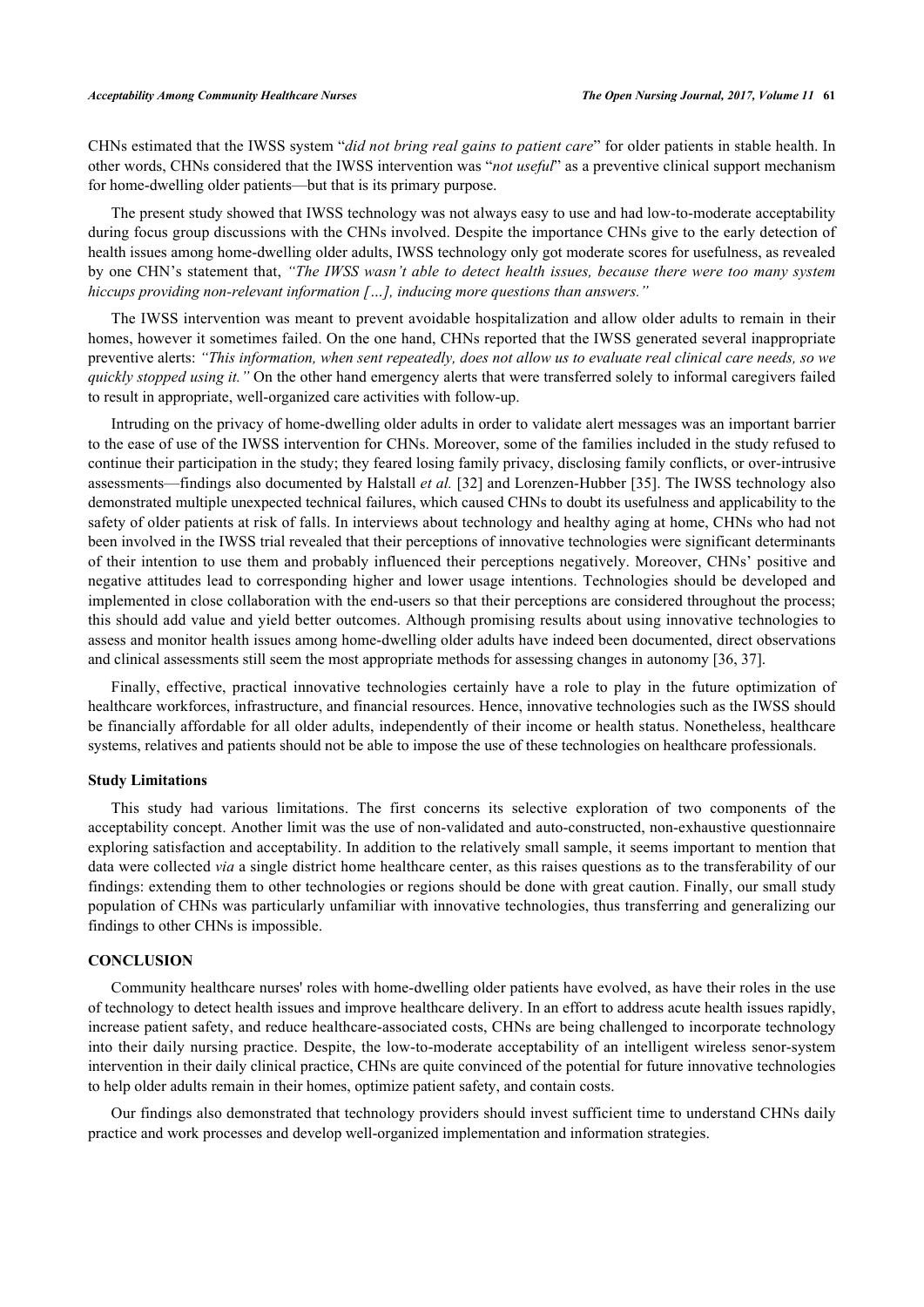# **ETHICS APPROVAL AND CONSENT TO PARTICIPATE**

The study was approved by the Ethical Commitee of canton of Valais in Switzerland (number: CCVEM 025/14) on 16 June 2014.

# **HUMAN AND ANIMAL RIGHTS**

No animals were used in this research. All research procedures followed were in accordance with the ethical standards of the committee responsible for human experimentation (institutional and national), and with the Helsinki Declaration of 1975, as revised in 2008 (http://www.wma.net/en/20activities/10ethics/10helsinki/).

#### **CONSENT FOR PUBLICATION**

Not applicable.

# **CONFLICT OF INTEREST**

The authors confirm that this article content has no conflict of interest.

#### **ACKNOWLEDGEMENTS**

Decleared none.

#### **REFERENCES**

- <span id="page-8-0"></span>[1] Swiss Statistics. Encyclopedia of statistics of Switzerland: OFS; 2015.
- <span id="page-8-1"></span>[2] Höpflinger F, Hugentobler V. Les besoins en soins des personnes âgées en Suisse: Prévisions et scénarios pour le 21ème siècle, Neuchâtel: Observatoire de la santé. Bern: Verlag Hans Huber 2003.
- <span id="page-8-2"></span>[3] Blaschke CM, Freddolino PP, Mullen EE. Ageing and technology: a review of the research literature. Br J Soc Work 2009; 39(4): 641-56. [\[http://dx.doi.org/10.1093/bjsw/bcp025\]](http://dx.doi.org/10.1093/bjsw/bcp025)
- <span id="page-8-3"></span>[4] Gangbé M, Le Ducharme F. "bien-vieillir": concepts et modèles. Méde Sci 2006; 22(3): 297-300.
- <span id="page-8-4"></span>[5] Rice T. Assistive technology: new ways to promote independence. Nurs Resident Care 2003; 5(9): 440-1. [\[http://dx.doi.org/10.12968/nrec.2003.5.9.11664\]](http://dx.doi.org/10.12968/nrec.2003.5.9.11664)
- <span id="page-8-5"></span>[6] Davies A, Rixon L, Newman S. Systematic review of the effects of telecare provided for a person with social care needs on outcomes for their informal carers. Health Soc Care Community 2013; 21(6): 582-97. [PMID: [23678865\]](http://www.ncbi.nlm.nih.gov/pubmed/23678865)
- <span id="page-8-6"></span>[7] Rantz M, Lane K, Phillips LJ, *et al.* Enhanced registered nurse care coordination with sensor technology: Impact on length of stay and cost in aging in place housing. Nurs Outlook 2015; 63(6): 650-5. [\[http://dx.doi.org/10.1016/j.outlook.2015.08.004](http://dx.doi.org/10.1016/j.outlook.2015.08.004)] [PMID: [26463735](http://www.ncbi.nlm.nih.gov/pubmed/26463735)]
- <span id="page-8-7"></span>[8] Pilotto A, D Onofrio G, Benelli E, *et al.* Information and communication technology systems to improve quality of life and safety of Alzheimers disease patients: a multicenter international survey. J Alzheimers Dis 2011; 23(1): 131-41. [PMID: [20930292\]](http://www.ncbi.nlm.nih.gov/pubmed/20930292)
- <span id="page-8-8"></span>[9] Shenk D, Kuwahara K, Zablotsky D. Older women's attachments to their home and possessions. J Aging Stud 2004; 18: 157-69. [\[http://dx.doi.org/10.1016/j.jaging.2004.01.006](http://dx.doi.org/10.1016/j.jaging.2004.01.006)]
- <span id="page-8-9"></span>[10] Scharlach A, Graham C, Lehning A. The Village model: A consumer-driven approach for aging in place. Gerontologist 2012; 52(3): 418-27. [\[http://dx.doi.org/10.1093/geront/gnr083](http://dx.doi.org/10.1093/geront/gnr083)] [PMID: [21873280\]](http://www.ncbi.nlm.nih.gov/pubmed/21873280)
- <span id="page-8-10"></span>[11] Zheng K, Padman R, Johnson MP, Diamond HS. Evaluation of Healthcare IT Applications: The User Acceptance Perspective. In: Vaidya S, Jain LC, Yoshida H, Eds. Advanced Computational Intelligence Paradigms in Healthcare-2. Berlin, Heidelberg: Springer Berlin Heidelberg 2007; pp. 49-78. [\[http://dx.doi.org/10.1007/978-3-540-72375-2\\_4](http://dx.doi.org/10.1007/978-3-540-72375-2_4)]
- <span id="page-8-11"></span>[12] Karahanna E, Straub DW, Chervany NL. Information Technology Adoption Across Time: A Cross-Sectional Comparison of Pre-Adoption and Post-Adoption Beliefs. Manage Inf Syst Q 1999; 23(2): 183-213. [\[http://dx.doi.org/10.2307/249751\]](http://dx.doi.org/10.2307/249751)
- <span id="page-8-12"></span>[13] Bouwhuis DG, Meesters LM, Sponselee AA. Models for the acceptance of tele-care solutions: Intention *vs* behaviour. Gerontechnol 2012; 11(1): 45-55. [\[http://dx.doi.org/10.4017/gt.2012.11.01.007.00](http://dx.doi.org/10.4017/gt.2012.11.01.007.00)]
- [14] Yousafzai SY, Foxall GR, Pallister JG. Technology acceptance: a meta-analysis of the TAM: Part 2. J Model Manag 2007; 2(3): 281-304. [\[http://dx.doi.org/10.1108/17465660710834462\]](http://dx.doi.org/10.1108/17465660710834462)
- <span id="page-8-13"></span>[15] Ekeland AG, Bowes A, Flottorp S. Methodologies for assessing telemedicine: a systematic review of reviews. Int J Med Inform 2012; 81(1): 1-11.